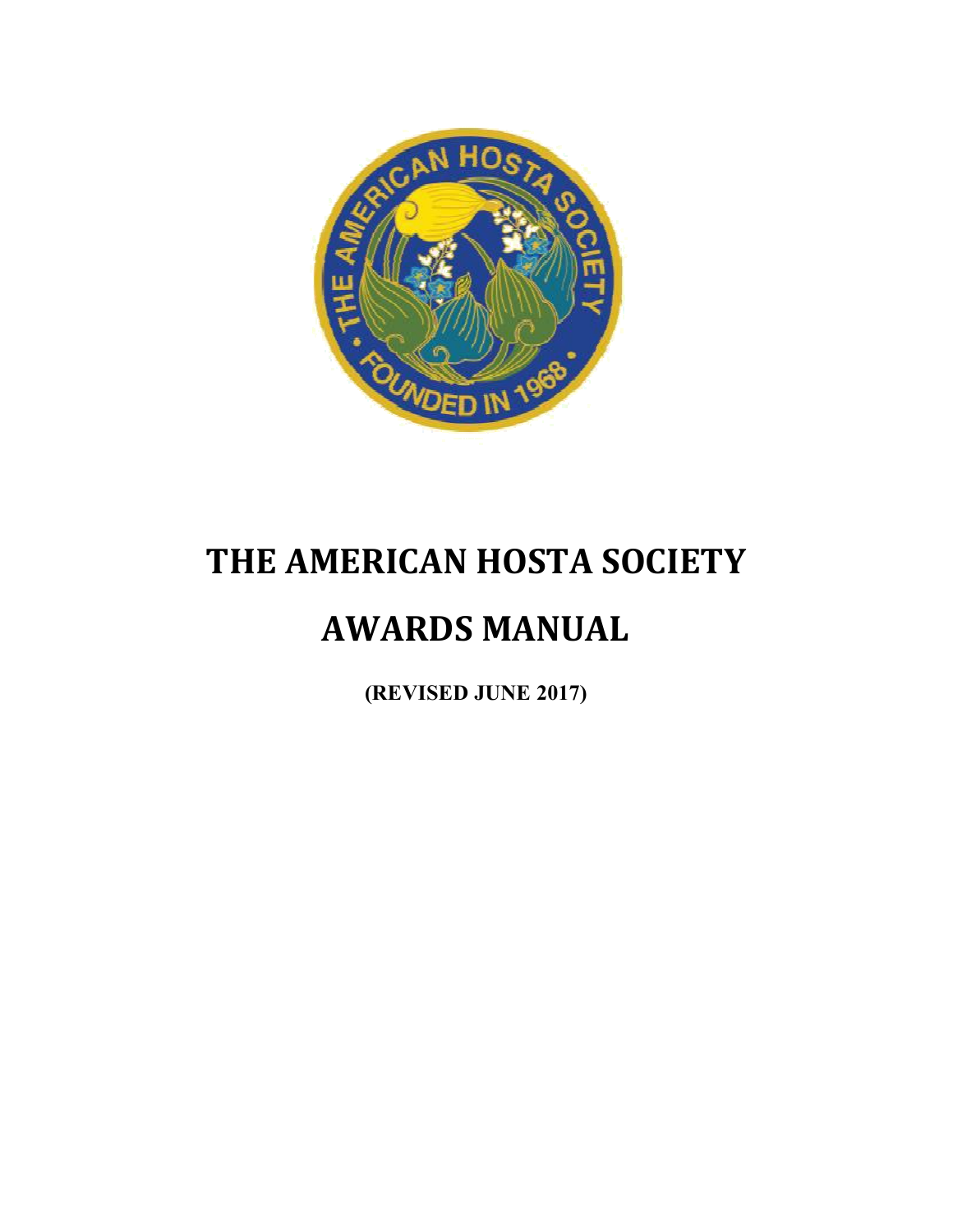## **I. AWARDS\* OVERVIEW**

| Category                                   | Award                                                                                                                              | <b>Nomination</b><br><b>Due Date</b> | <b>Selection Process</b>                    | <b>Selection</b><br><b>Due Date</b> | <b>Award Type</b>         |
|--------------------------------------------|------------------------------------------------------------------------------------------------------------------------------------|--------------------------------------|---------------------------------------------|-------------------------------------|---------------------------|
| $\equiv \frac{1}{2}$ $\pm$                 | Alex J. Summers Distinguished Merit                                                                                                | 3/15                                 | Appointed/Designated<br>Committee           | 4/1                                 | Wood Plaque               |
|                                            | Alex J. Summers Distinguished Merit Hosta                                                                                          |                                      | Awardeesø Selection                         | 4/15                                |                           |
|                                            | <b>Eunice Fisher Distinguished Hybridizer</b>                                                                                      | 3/15                                 | Appointed/Designated<br>Committee           | 4/1                                 | Wood Plaque               |
|                                            | <b>Eunice Fisher Distinguished Merit Hosta</b>                                                                                     |                                      | Awardeesø Selection                         | 4/15                                |                           |
|                                            | <b>Honorable Mention</b>                                                                                                           |                                      |                                             |                                     | Certificate               |
| <b>IVBenedictGar</b><br>den<br>Performance | <b>Award of Merit</b>                                                                                                              | 2/15<br>(year of                     | <b>Benedict Garden</b>                      | 4/1<br>(following                   | Certificate               |
|                                            |                                                                                                                                    | vote)                                | Judges Vote                                 |                                     |                           |
|                                            | <b>Performance Medal</b>                                                                                                           |                                      |                                             | year)                               | AHS Designed<br>Medal     |
|                                            | <b>AHS President's Exhibitors Award</b>                                                                                            |                                      | <b>Hosta Show Judges</b>                    |                                     | Show Ribbon               |
|                                            | <b>AHS Sweepstakes</b> (most blue ribbons)                                                                                         |                                      | Hosta Show Chair or<br>Designate Tally      |                                     | $\&$<br>Acrylic Plaque    |
|                                            | <b>AHS Kevin Vaughn Youth Achievement</b>                                                                                          |                                      |                                             | National                            |                           |
|                                            | <b>AHS Best Seedling or Sport</b>                                                                                                  |                                      |                                             |                                     | Show Ribbon               |
| VNational Convention HostaShov             | <b>AHS Best Container Grown Hosta</b><br>AHS Best Trough/Container Garden Arranged for Effect                                      |                                      | <b>Hosta Show Judges</b>                    | Convention                          | &<br>Various Item /       |
|                                            | <b>Best Educational Display</b>                                                                                                    |                                      |                                             |                                     | Sponsor Choice            |
|                                            | <b>Artistic Design</b>                                                                                                             |                                      | <b>Flower Show Judges</b>                   |                                     |                           |
|                                            | Shirley & Van Wade Convention Auction Contributor Award<br>(highest total earnings from a single donatorys auction contribution(s) |                                      | National Convention<br><b>Auction Chair</b> | National<br>Convention              | Acrylic Plaque            |
| VIContribu<br>tion                         | <b>AHS On-Line Auction:</b>                                                                                                        |                                      |                                             |                                     |                           |
|                                            | <b>Outstanding Auction Contributor</b> (donor with highest revenue)<br>• Top Choice Donation (highest bid)                         |                                      | <b>On-line Auction</b><br>Chair Tally       | 4/15                                | Certificate &<br>Non-wood |
|                                            | • Meritorious Donation (hosta earning >\$1000)                                                                                     |                                      |                                             |                                     | Plaque                    |
|                                            | <b>Donation of Distinction</b> (hosta earning >\$500 to <\$1000)                                                                   |                                      |                                             |                                     |                           |

*(Summary Table continued on next page)*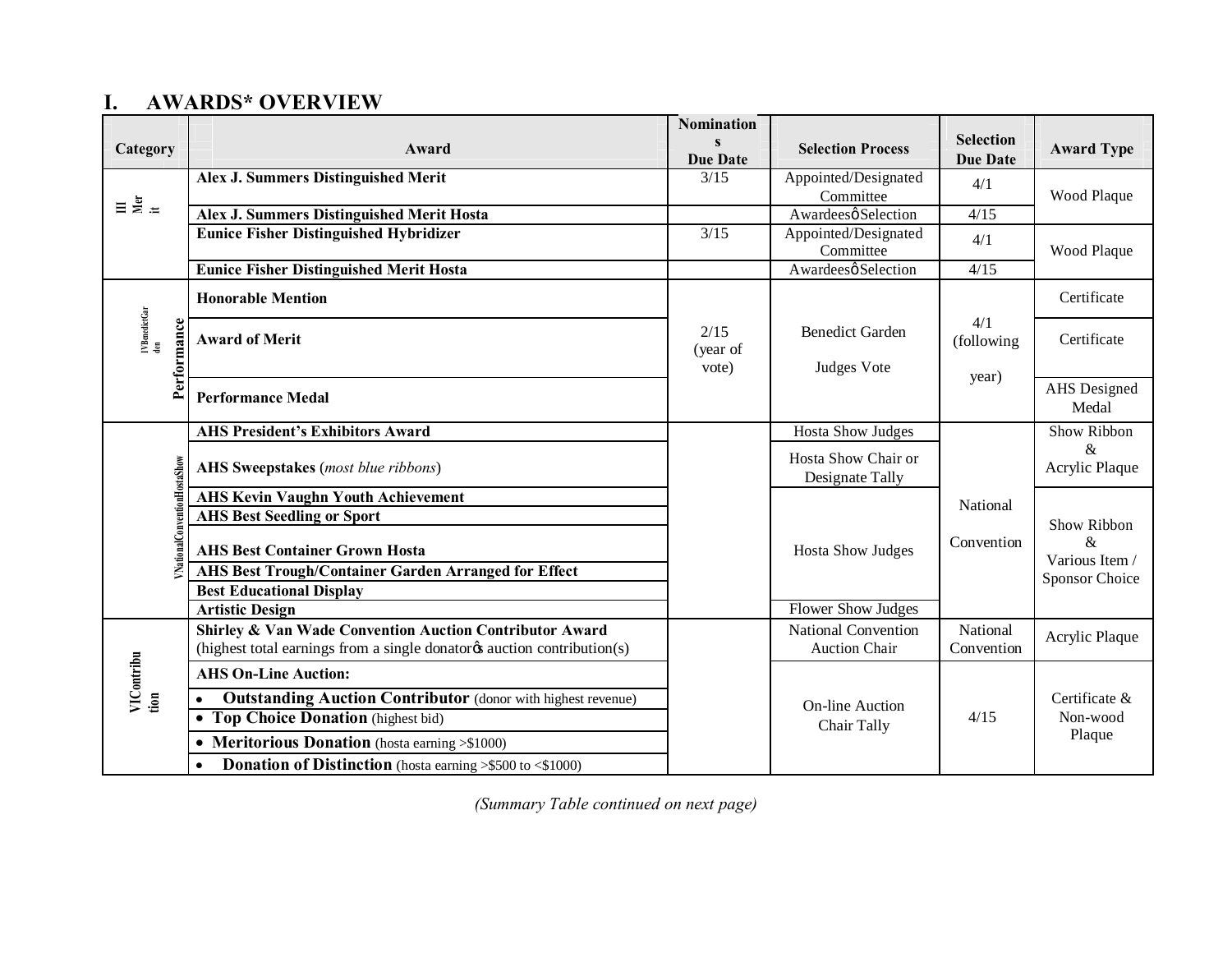**AHS Awards Manual May 2017 Page 1 of 16**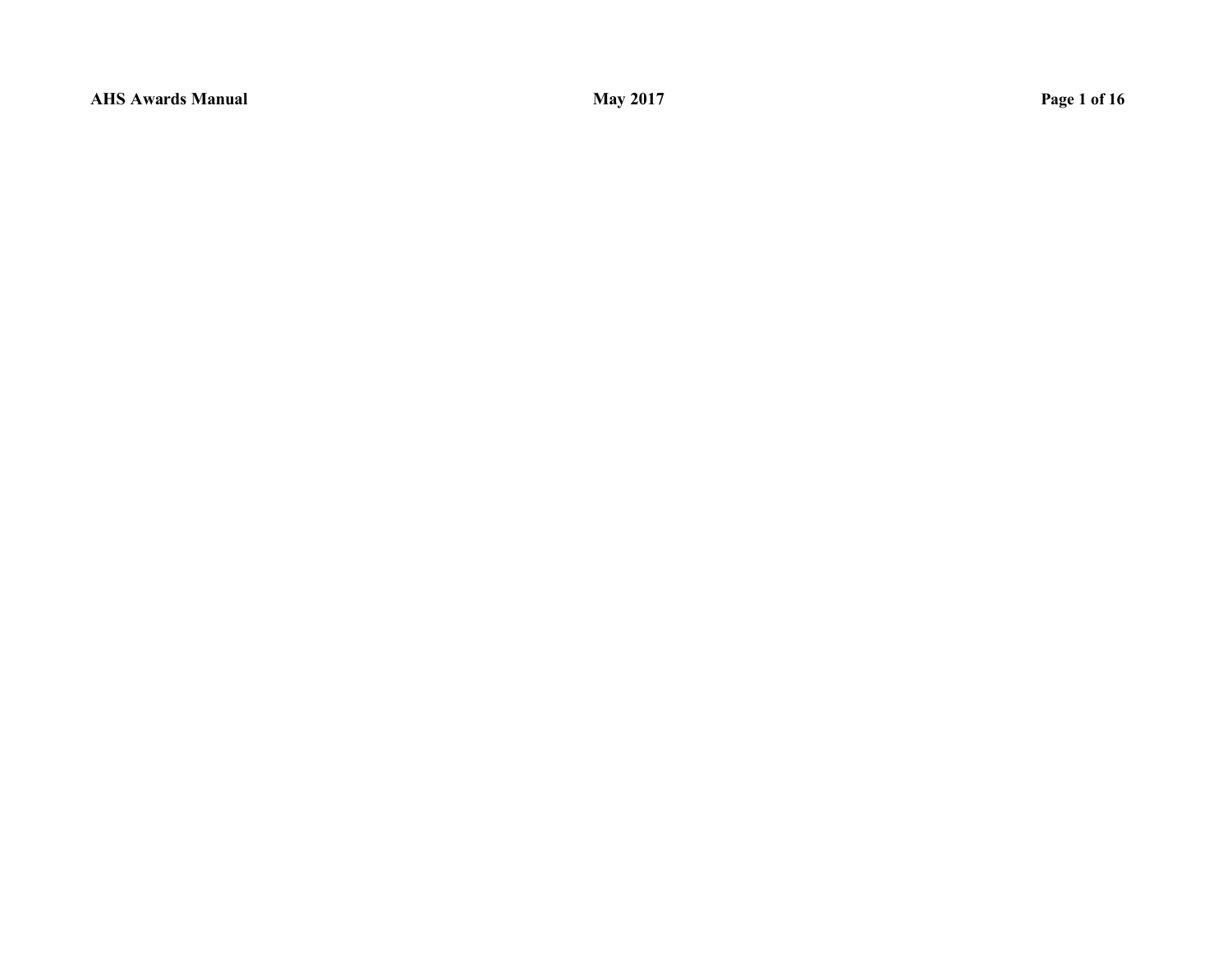| Category    | Award                                                                                                                                                                                                                                                                                                | <b>Nomination</b><br><b>Due Date</b> | <b>Selection Process</b>                                                            | <b>Selection</b><br><b>Due Date</b> | <b>Award Type</b>          |
|-------------|------------------------------------------------------------------------------------------------------------------------------------------------------------------------------------------------------------------------------------------------------------------------------------------------------|--------------------------------------|-------------------------------------------------------------------------------------|-------------------------------------|----------------------------|
| VIIActivity | <b>AHS Photography Contest:</b><br>• Category 1 ó Best Hosta Close-up<br>• Category 2 ó Best Picture of an Entire Mature Hosta Clump<br>• Category 3 ó Best Landscape Picture Showing Multiple Clumps<br>• Category 4 ó Best Landscape Picture Involving Hosta<br>• Category 5 ó Artistic Impression | $\acute{\rm e}$ 10/1                 | The Hosta Journal<br>Photo Editor & selected<br>committee.                          | 3/1                                 | Certificate                |
|             | <b>AHS Best New Journal Author (optional)</b>                                                                                                                                                                                                                                                        |                                      | <i>The Hosta Journal</i> and<br>On-line Journal Editors<br>plus two selected others | 5/1                                 | Certificate                |
|             | <b>Local Society Newsletter</b><br>· Best Local Society Newsletter and Editor<br>• Best Local Society Newsletter Author                                                                                                                                                                              | 2/1                                  | <b>AHS</b> Newsletter<br>Coordinator & selected<br>committee.                       | 5/1                                 | Certificate                |
|             | <b>Presidential National Citation</b><br>• Lifetime Service<br>• Special Project<br>• Hosta Enrichment                                                                                                                                                                                               |                                      | <b>AHS</b> President                                                                | 3/1                                 | Certificate                |
|             | <b>Presidential Regional-Local Level</b><br>$**$<br>• Certificate of Appreciation                                                                                                                                                                                                                    | 3/1                                  | <b>Local Society Selection</b><br>$($ é two nominees/yr $)$                         |                                     | Certificate                |
|             | <b>AHS Executive Committee Award(s)</b>                                                                                                                                                                                                                                                              | 5/1                                  | AHS Secretary                                                                       |                                     | <b>AHS</b><br>Designed Pin |
|             | <b>AHS Presidential Plaque</b>                                                                                                                                                                                                                                                                       |                                      |                                                                                     | 5/1                                 | Wood Plaque                |

**\***Award intended for delivery at National Convention is mailed to recipient if not in attendance.

\*\* Certificate of Appreciation is mailed to local Hosta Society for their delivery to their nominated recipient(s).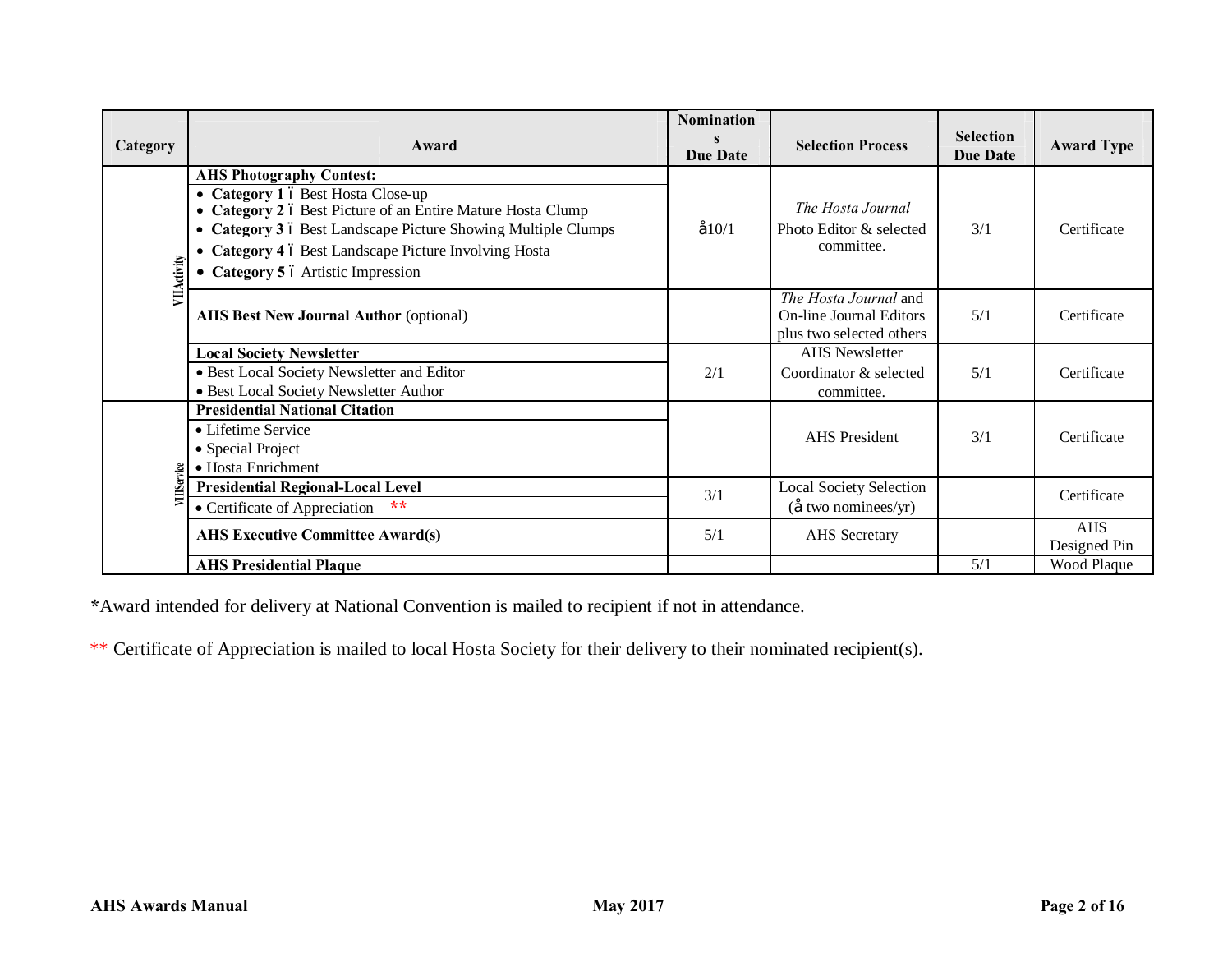## **II. AMERICAN HOSTA SOCIETY (AHS) AWARDS**

The AHS has established a number of awards designed to recognize member achievement and to encourage activities that promote the genus *Hosta*. The awards fall into several categories including Merit Awards, Benedict Garden Performance Awards, National Convention Hosta Show Awards, Contribution Awards, Activity Awards, and Service Recognition Awards. These awards are sponsored and provided by the AHS or, with the approval of the VP Awards & Honors, may be sponsored and provided by regional, local, or other organizations associated with the genus *Hosta*.

#### **A. ROLE OF VICE PRESIDENT – AWARDS & HONORS**

The conduct of policies and procedures of the AHS with respect to Awards and Honors is the responsibility of the Vice President 6 Awards & Honors (VP Awards & Honors). This position is elected by a vote of the membership of the Society and is responsible to maintain a record of all AHS sponsored awards and the rules and requirements for each, and assures that all rules and requirements are satisfied as specified by the Society. The VP Awards & Honors is also responsible for presentation of AHS awards at the National Convention or at other designated events as well as for generating publicity for the awards in *The Hosta Journal*, on the AHS Website, or in other AHS Publications as designated by the Board of Directors.

In support of these responsibilities, the VP Awards & Honors may, with the approval of the President, create committees to assist in the conduct of the requirements of the office. Any member with questions or concerns regarding the AHS Awards & Honors is encouraged to contact the VP Awards & Honors.

#### **B. AHS AWARD SPONSORSHIP**

AHS awards may be sponsored by The AHS or, with the approval of the VP Awards & Honors, may be sponsored and provided by regional, local, or other organizations associated with the genus *Hosta.*

Organizations wishing to sponsor an AHS award should contact the VP Awards & Honors. Sponsorship is for a period of three to five years as agreed upon between the VP Awards & Honors and the sponsoring organization. The award being sponsored may be anything 6 plaque, trophy, bowl, etc. 6 that the sponsoring organization decides upon but the type of award to be presented must have the prior approval of the VP Awards & Honors. All costs associated with the award will be the responsibility of the sponsor. The VP Awards & Honors will set a price range for all sponsored awards. Sponsorships are renewable. Award sponsors will be recognized at the time of the presentation of the award, in *The Hosta Journal*, and on the AHS Website.

The VP Award & Honors will coordinate with sponsoring organizations to assure that awards are made available at the designated time of presentation.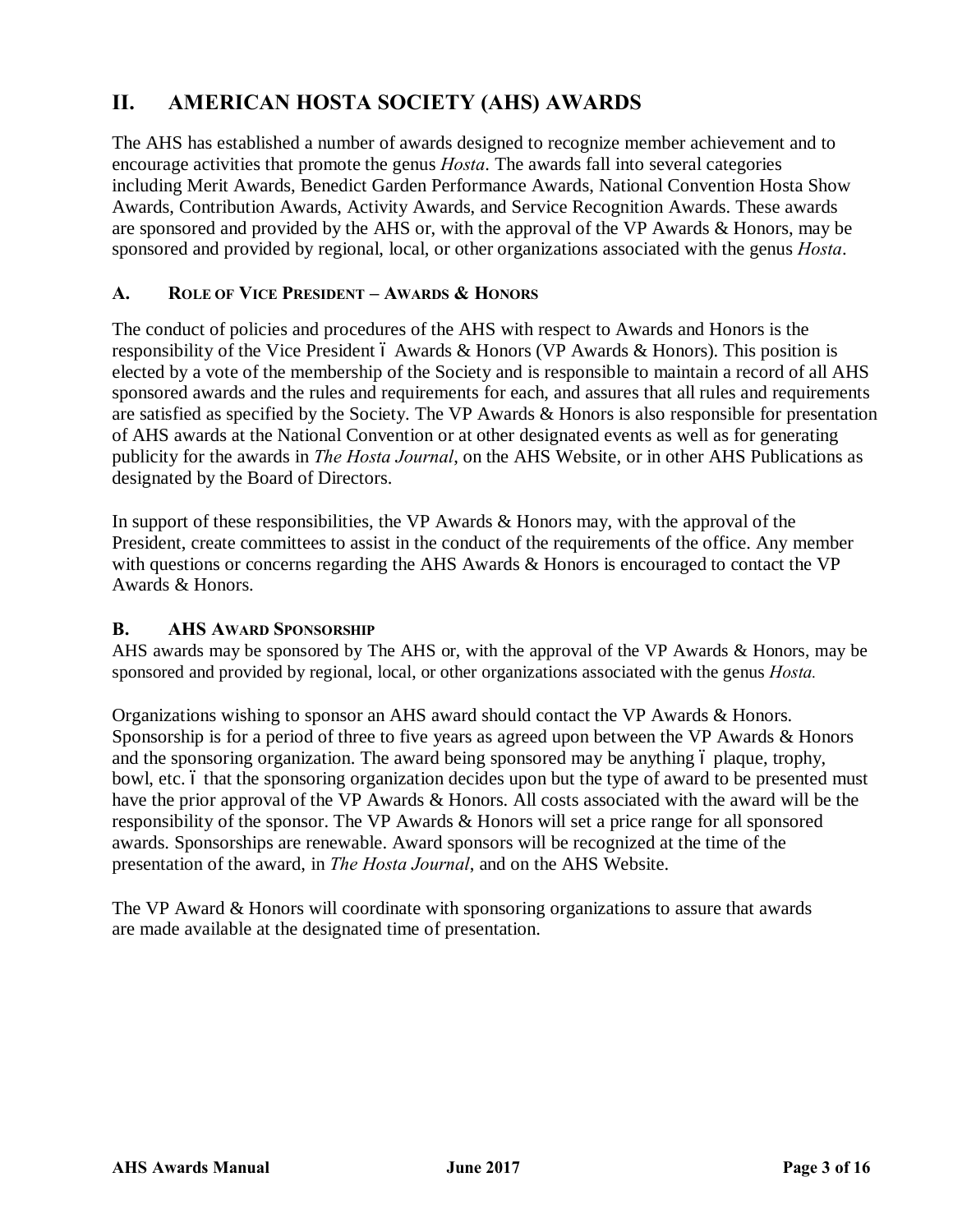## **III. MERIT AWARDS**

#### **A. ALEX J. SUMMERS DISTINGUISHED MERIT AWARD & AJS DISTINGUISHED MERIT HOSTA**

These awards were established in 1982 in honor of one of the founding members and first president of the AHS, Alex J. Summers of Bridgeville, Delaware.



**Alex J. Summers (AJS) Distinguished Merit Award** - This award is the highest award offered by and sponsored by the AHS. It is awarded to a member of the Society in recognition of having given outstanding service to the AHS, the development of the genus *Hosta* or both. The recipient receives a large wooden plaque. The sponsor of this award is the AHS.

**Alex J. Summers** (AJS) **Distinguished Merit Hosta** - This award is for a hosta of distinguished merit and is selected by the recipient of the AJS Distinguished Merit Award. The merit of the selected *Hosta* is detailed in the acceptance address of the AJS Distinguished Merit Award recipient and the name of the *Hosta* appears on the recipient<sub>he</sub> plaque.

**AJS Distinguished Merit Award Process and Procedures** - The recipient is selected by a special award committee comprised of the VP Awards & Honors, the immediate Past President, and the two most recent AJS Distinguished Merit Award recipients. The VP Awards & Honors chairs the selection committee. In determining the recipient, the individual<sub>*(§*</sub> entire body of service is evaluated. Elevation of the genus *Hosta* is a valuable consideration. Contributions in leadership, spirit, enthusiasm and commitment to the AHS are also important.

The recipient is selected from nominations received from the membership. A Call for Nominations is advertised in the last Hosta Journal each year and nominations must be submitted in writing to the VP Awards & Honors by March 15. Nominations should detail the achievement and contributions that make the nominee worthy of consideration for this prestigious award.

The VP Awards & Honors collects and submits all nominations to committee members. Committee members may also nominate other individuals if they choose. The VP Awards & Honors, as committee chair, votes only if there is a tie. The decision of the committee is final.

The recipient is notified by the VP Awards & Honors. The winner selects a *Hosta* to be designate the Alex J. Summers Distinguished Merit Hosta. The *Hosta* selection is communicated to the VP Awards & Honors for inclusion on award plaque. The award is presented at the National Convention and the recipient presents a short acceptance speech, which includes their selected *Hosta*. This speech is to be presented in written form to the VP Awards & Honors prior to its deliverance at the convention. The VP Awards & Honors forwards the winner name, their selected *Hosta* and photos of both along with a copy of the speech to *The Hosta Journal* editor for publication. The recipient is also acknowledged on the AHS Website.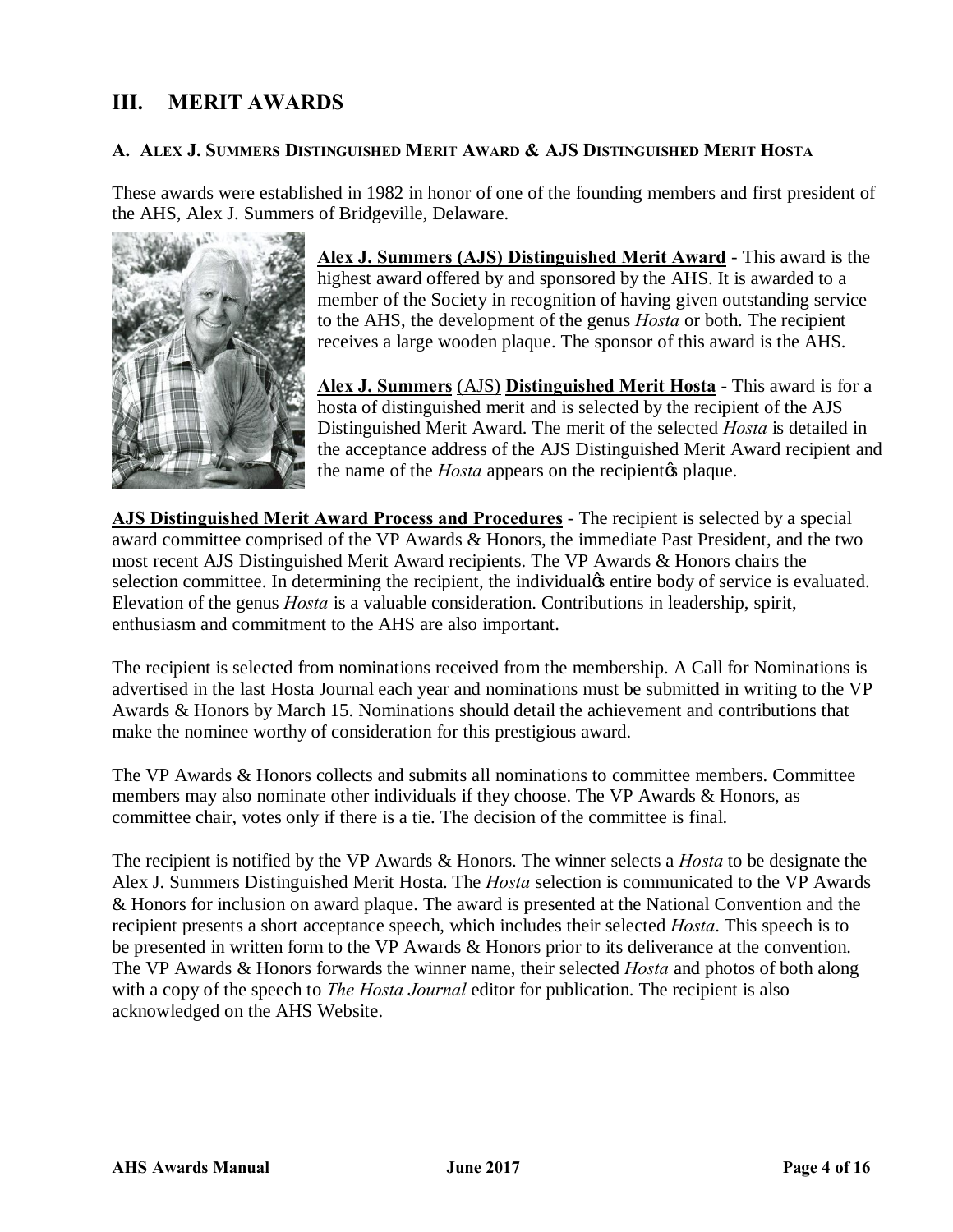#### B. **EUNICE FISHER DISTINGUISHED HYBRIDIZER MERIT AWARD & DISTINGUISHED MERIT HOSTA AWARD**

These awards were established in 2006 in honor of a pioneer hosta hybridizer and founding member of the AHS, Eunice Fisher of Oshkosh, Wisconsin.



**Eunice Fisher (EF) Distinguished Hybridizer Merit Award** - This award is the highest award offered by the AHS in recognition of outstanding achievement in hosta hybridizing. It is awarded to a member of the Society who has truly advanced the genus *Hosta* through hybridization. The recipient receives a large wooden plaque. The sponsor of the award is the AHS. This honor may be awarded posthumously.

**Eunice Fisher (EF) Distinguished Merit Hosta Award** - This award is for the hosta that the recipient of the EF Distinguished Hybridizer Merit Award selects from among his/her own hosta hybrids as the recipient to favorite. The hosta

selected is announced in the recipient to acceptance address and the name of the hosta appears on the recipient is plaque. The sponsor of the award is the AHS.

#### **EF Distinguished Merit Award Process and Procedures**

The recipient is selected by a special award committee comprised of the AHS VP Awards & Honors, the International Registrar 6 Genus *Hosta*, the two most recent EF Distinguished Hybridizer Merit Award recipients, and a hybridizer appointed by the President for a two year term. The appointed hybridizer should have extensive hybridizing experience. The VP Awards & Honors chairs the committee.

In determining the recipient, the committee should evaluate the individual<sub>K</sub> hybridizing accomplishments. The individual should be widely acknowledged as a hybridizer and should have created a significant number of registered hostas (excluding sports). The quality of the entire body of the hybridizer twork should be considered rather than a few individual plants. Advances in hosta cultivars with color combinations, leaf shapes, flower development and petiole colors are acclaimed. The nominee should also have demonstrated an advanced knowledge of the genus Hosta and a willingness to share that information with others.

The recipient is selected from nominations received from the membership. A Call for Nominations is advertised in the last Hosta Journal each year and nominations must be submitted in writing to the VP Awards & Honors by April 1. Nominations should detail the achievement and contributions that the nominee has made in the field of hybridizing hostas.

The VP Awards & Honors collects and submits all nominations to committee members. Committee members may also nominate other individuals if they choose. The VP Awards & Honors, as committee chair, votes only if there is a tie. The decision of the committee is final.

The recipient is notified by the VP Awards & Honors. The winner selects a *Hosta* to be designate the EF Distinguished Merit Hosta. The *Hosta* selection is communicated to the VP Awards & Honors for inclusion on award plaque. The award is presented at the National Convention and the recipient presents a short acceptance speech, which includes their selected *Hosta*. This speech is to be presented in written form to the VP Awards & Honors prior to its deliverance at the convention. The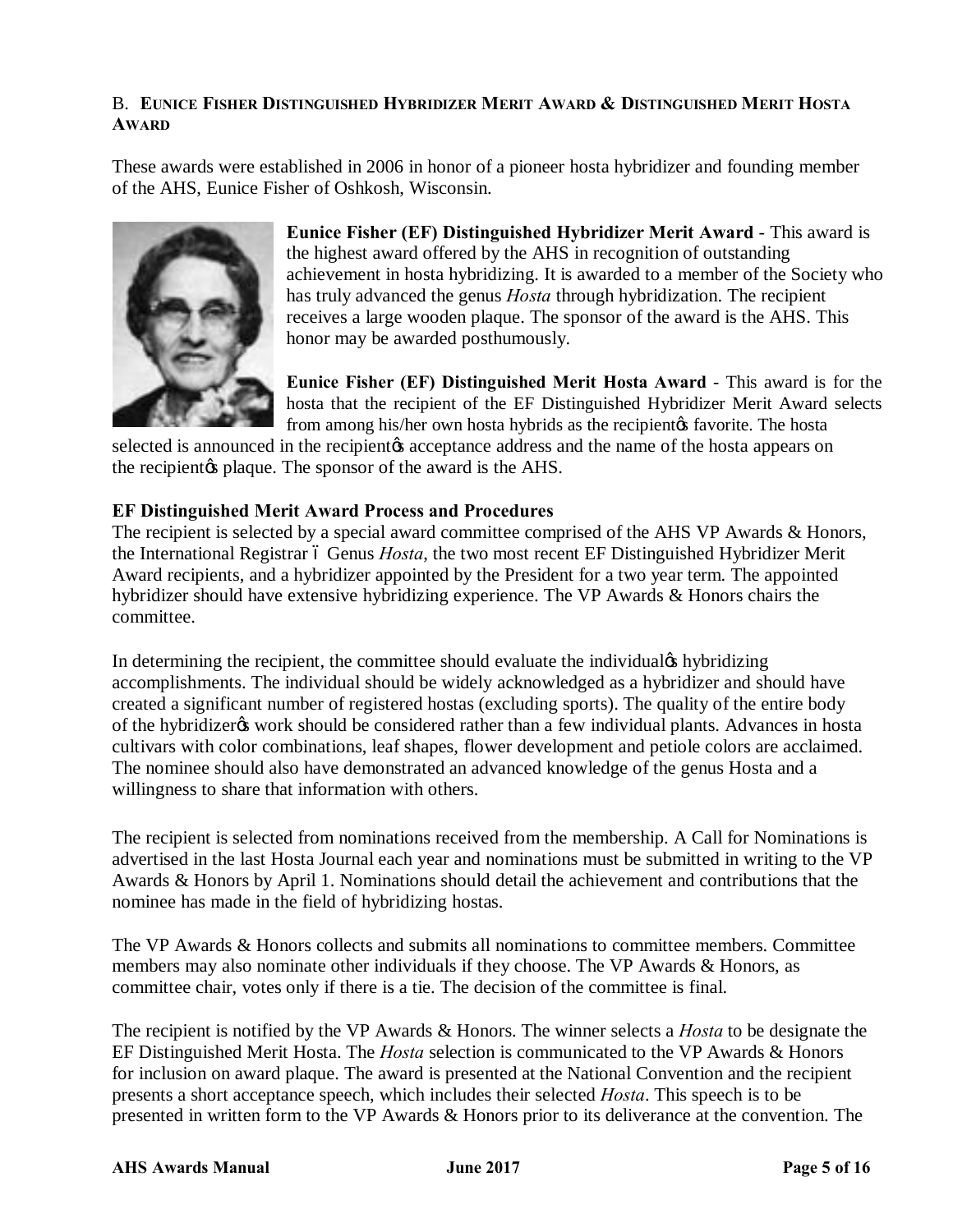VP Awards & Honors forwards the winner name, their selected *Hosta* and photos of both along with a copy of the speech to *The Hosta Journal* editor for publication. The recipient is also acknowledged on the AHS Website.

## **IV. BENEDICT GARDEN PERFORMANCE AWARDS**

The Benedict Garden Performance Awards were established in 2003 by the AHS, is designed to recognize hostas that demonstrate superior garden performance 6 garden worthy plants that have



passed the test of time, that exhibit cultural superiority, and that can be appreciated in the landscape both from a distance and under close observation. These awards are named in honor of the late Dr. Ralph H. (Herb) Benedict, one of the great pioneers of improving the genus *Hosta* through hybridization, a long time promoter of hostas as the premier shade perennial and a strong supporter of the AHS.

The system provides for three levels of awards and winners of the awards are determined by the vote of AHS Garden Judges. The awards are presented annually at the National Convention to the originators of the winning cultivars. **The awards are limited to registered cultivars only** and must have been registered for at least three years.

The AHS sponsors three tiers of Benedict Garden Performance Awards:

- Honorable Mention
- · Award of Merit
- Performance Medal

**The Awards System** - While the system may at first seem complicated, it is really quite simple. When the originator/hybridizer or registrant of a cultivar determines that his or her cultivar has sufficient distribution across the regions of AHS so that a large number of judges will be able to see it actually performing in gardens, he or she may then decide to nominate the hosta cultivar for consideration for Garden Performance Awards. Please note the nominated cultivar must have been registered for at least three years in order to be considered for these awards.

The originator/hybridizer or registrant may nominate as many as seven cultivars each year and nominations will be due in to the Garden Performance Chair by February 15 of each year. The Board of Directors of AHS may also nominate seven cultivars each year at its annual Fall Board meeting. The cultivars nominated each year then become eligible to receive the Garden Performance Awards as provided by the rules of the system.

· **Benedict Garden Performance Honorable Mention Award** (HM) is the first award that a newly nominated cultivar becomes eligible to receive. Once nominated, a cultivar goes on the Benedict Garden Performance Honorable Mention ballot and remains eligible to receive this award for five years. If during this five-year period, it does not win an HM Award, it is removed from the ballot. In order to win, it must receive a minimum of 10 votes from judges from at least two regions. A maximum of 15 HM awards may be awarded each year to the cultivars receiving the most votes. In case of a tie for the final spot, all tied cultivars will receive the award. If a cultivar wins an HM award, it is then becomes eligible for the next tier of awards, the Benedict Garden Performance Award of Merit**.**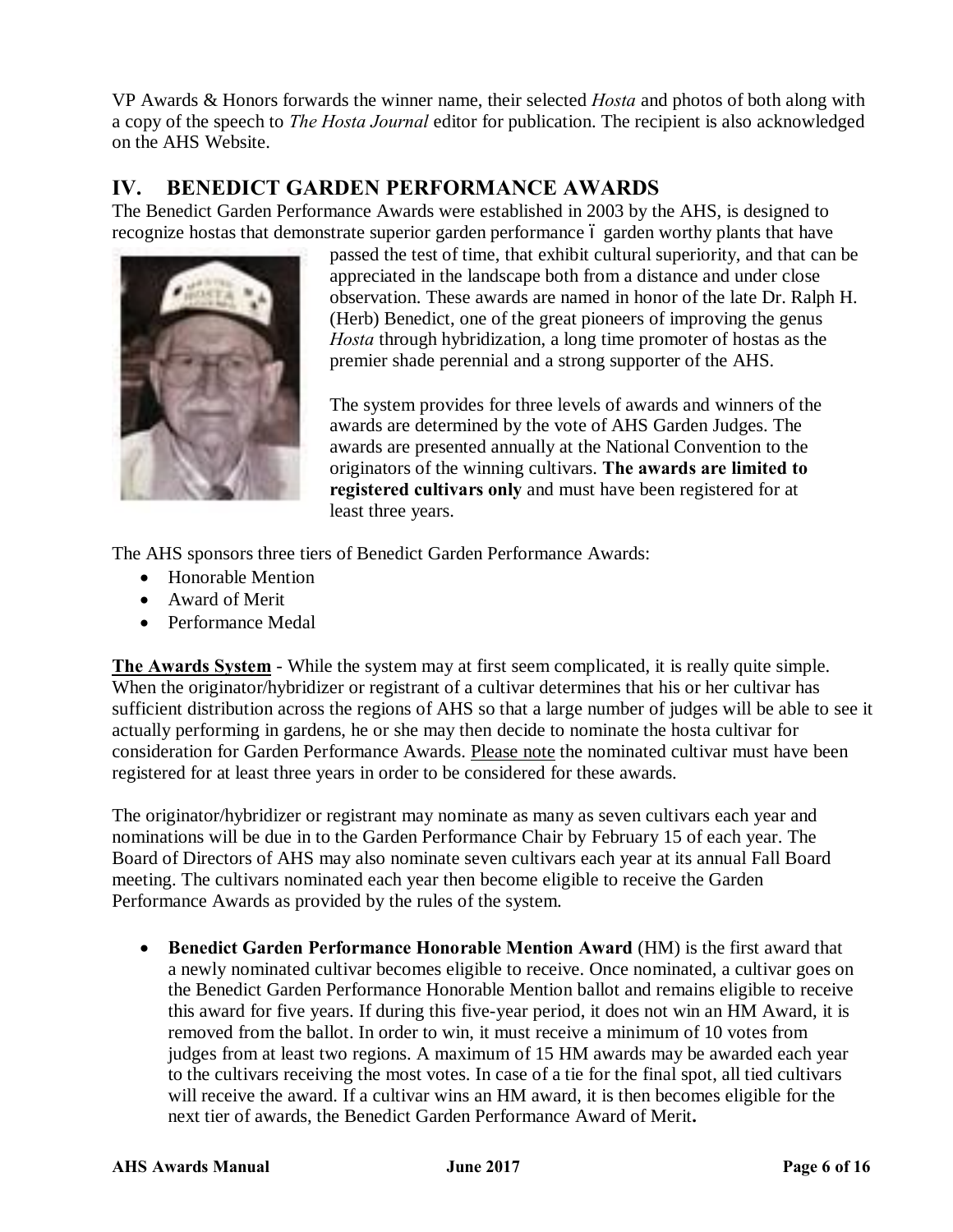· All HM award winners are automatically added to the **Benedict Garden Performance Award of Merit (AM)** ballot and remain eligible to receive this award for fivve years. In order to receive this award, the cultivar must receive a minimum of 10 votes from judges in at least three of the AHS regions. A maximum of 10 AM awards may be awarded each year to the cultivars receiving the most votes. In case of a tie for the final spot, all tied cultivars will receive the award.



· The top garden performance award is the **Benedict Garden Performance Medal (PM)**. For a *Hosta* to receive this prestigious award, it must truly be an outstanding garden performer across the country as evidenced by it having already received both the HM and the AM awards. Once a cultivar has received an AM award, it is added to the ballot for the Benedict Garden Performance Medal and remains eligible for the medal for five years. One hosta will receive the Benedict Medal each year. In case of a tie for the final spot, all tied cultivars will receive the award.

**Procedures for Nomination of Cultivars** - The following rules and procedures apply to nominations for these awards:

- 1. The *Hosta* cultivar must have been registered for at least three years prior to the year of nomination. Under this rule, nominations made by February 15, 2005 for inclusion on the 2005 ballot must be for cultivars registered in 2002 or earlier. A *Hosta* cultivar is to be considered registered on the date of approval of the registration by the Registrar.
- 2. Only the originator/hybridizer or registrant (as indicated in the registration data), or the Board of Directors may nominate a cultivar. The Board of Directors will only nominate cultivars whose originator and registrant are deceased.
- 3. Each originator/hybridizer or registrant may nominate a maximum of seven cultivars each year.
- 4. The originator or registrant must submit nominations in writing to the Garden Performance Chair by no later than February 15 of each year (date of postmark) for inclusion on that yeargs ballot. The Benedict Garden Performance Awards Nomination Form, provided in **Appendix C** may be reproduced and used to list nominations or the originator may provide the information, complete and legible, in letter form. The nomination should list the name of the cultivar and the year of registration. The Garden Performance Chair will acknowledge all nominations within three weeks of receipt. The Chair should be contacted immediately for any nominations not acknowledged within three weeks.
- 5. The Board of Directors will make nominations at its fall board meeting for inclusion on the next year<sub>%</sub> ballot. The Board may nominate a maximum of seven cultivars each year. The VP Judging and Exhibitions of AHS will then provide the list of nominations in writing to the Garden Performance Chair no later than two weeks following the conclusion of the board meeting.
- 6. A hosta cultivar can be nominated only once for Benedict Garden Performance awards.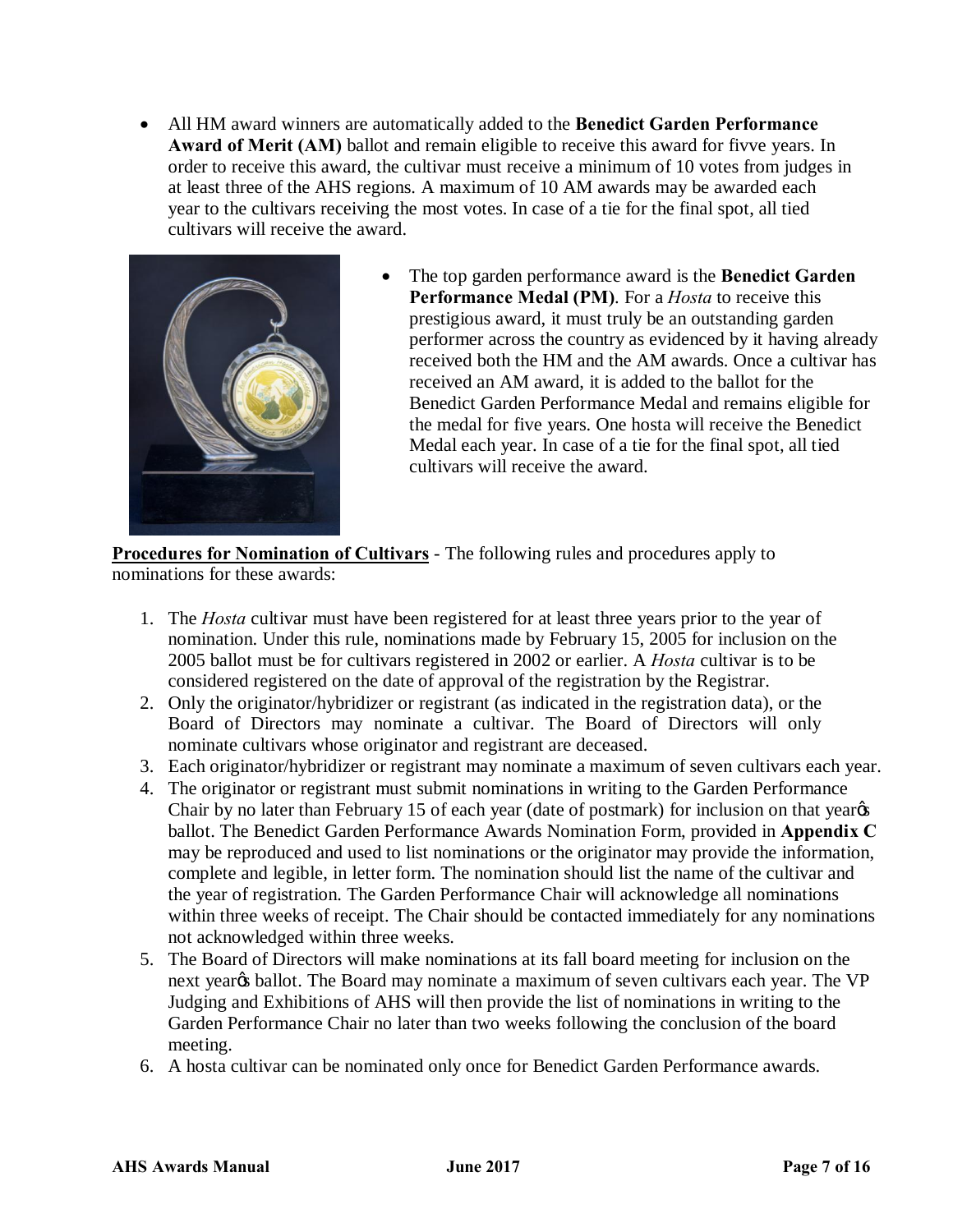In determining if and when to place a hosta cultivar in nomination for Benedict Garden Performance awards, the originator and the Board of Directors should take into account the distribution of the hosta, how widespread it is grown, as well as the quality of the cultivar. Distribution is very important since garden judges will be located throughout the country and can only vote for hostas they have seen growing in their own regions and at National Convention gardens. A hosta that is not widely grown is not likely to receive enough votes for an award regardless of its quality. This makes timing of the nomination critical and cultivars should not be nominated before they are well distributed. **REMEMBER** that a cultivar can only be nominated once for Garden Performance Awards.

#### **Garden Judges' Requirements and Procedures** -

- · **Garden Judge Qualifications -** In order to become an AHS Garden Judge, a person must have the following qualifications:
	- 1. Must be a member of the AHS for a minimum of three years.
	- 2. Must have an extensive demonstrated knowledge of hostas.
	- 3. Must have a demonstrated ability to visit a representative cross-section of gardens in his or her Region.

To apply to become a garden judge, complete the Garden Judge Application Form and send it to the Garden Performance Chair. The form is provided in **Appendix C**. Appointments are for five year terms. Garden judges may serve unlimited multiple terms provided they meet the requirements stated above and reapply at the end of each term. The Garden Performance Chair will be the final authority on all appointments for AHS Garden Judge.

· **Limitation of Number of Garden Judges per Region -** The number of garden judges is limited by region. No more that 15% of any Region is members may serve as garden judges at any given time. It is desirable to maintain the maximum level of garden judges in each region to insure that the vote reflects a representative sample of cultivar performance across the country for hostas winning Benedict Garden Performance awards.

**Balloting Procedures -** The Garden Performance Chair prepares ballots for the Benedict Garden Performance Awards in accordance with the requirements set forth in the Benedict Garden Performance Awards System and distributes the ballots to the garden judges by April 15 of each year.

Garden judges will complete the ballot, using the selection criteria and Point Scales for judging that are outlined above to make selections for the various awards. The ballot must be returned to the Garden Performance Chair by November 15.

The Garden Performance Chair will then compile the results and provide them to the VP Awards & Honors and the VP Judging and Exhibitions*, The Hosta Journal* Editor and the AHS Website Coordinator by April 1.

Although it is an honor to vote for the Benedict Garden Performance Awards, it also generates a responsibility for garden judges to view gardens and to observe as many cultivars as possible in order to be able to make an informed decision about garden performance. Voting for the Benedict Garden Performance Awards reinforces the importance of garden viewing, a requirement for all judges. Votes should be based on observed performance within one  $\alpha$  own region and/or at National Convention tour gardens. A garden judge may reflect on previous years observed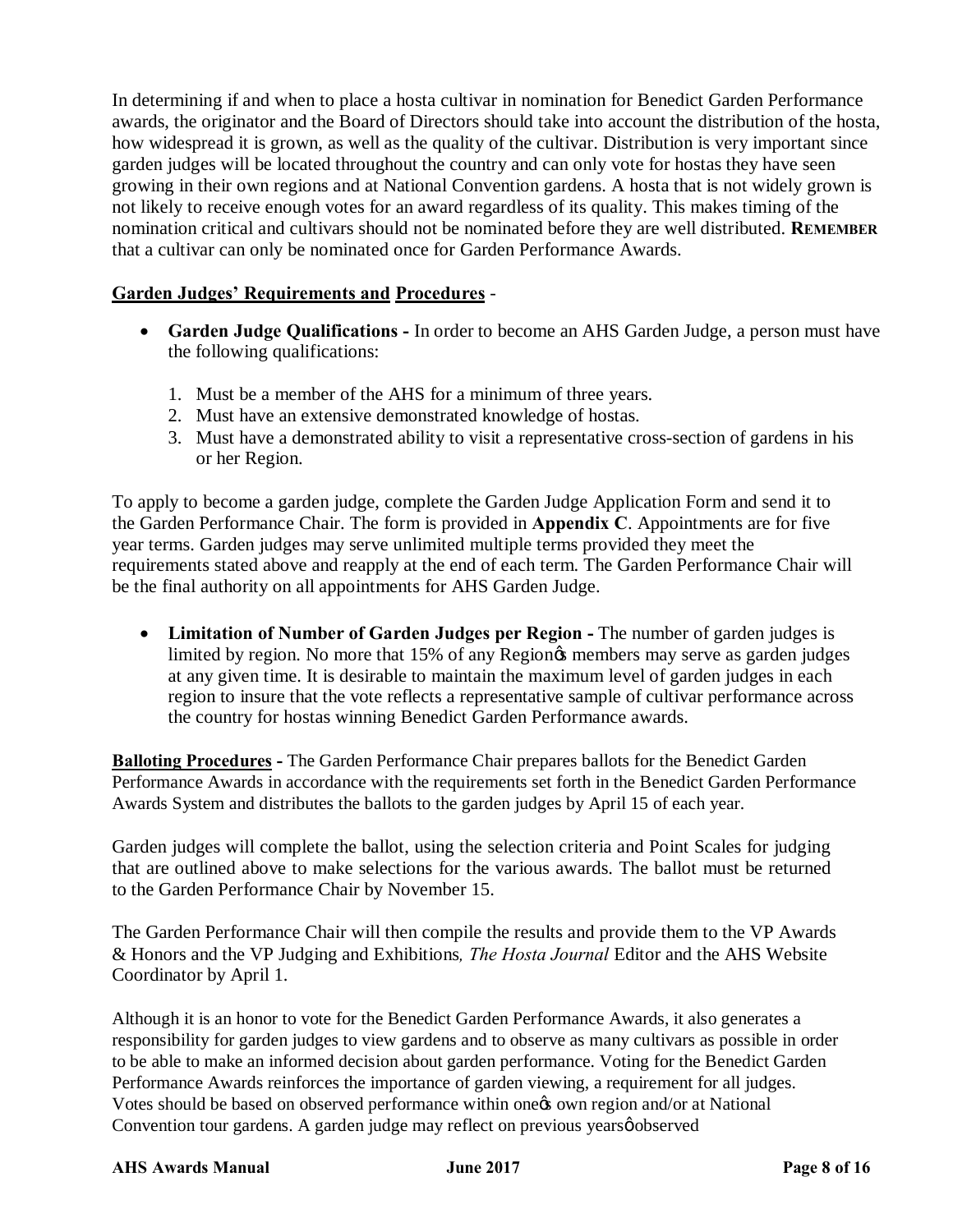performance for consideration when voting, but must reinforce that perception with garden visits during the voting year.

Failure of a garden judge to vote in a timely manner without acceptable excuse will result in the person being removed as an accredited AHS Garden Judge. A judge so dismissed may reapply to be an AHS Garden Judge after a two year waiting period. Allowance for failure to vote due to illness or other extenuating circumstances during the year will be at the discretion of the Garden Performance Chair.

**Benedict Garden Performance Awards Point Scales for Judging -** The Benedict Garden Performance Awards System establishes specific criteria and point scales to be used by garden judges as the basis for selecting cultivars to receive votes for Benedict Garden Performance Awards. The attributes to be considered and the point weight each attribute holds follows:

| <b>Points</b><br><b>Attribute</b> |    | <b>Criteria to be Considered</b>                                      |  |
|-----------------------------------|----|-----------------------------------------------------------------------|--|
| <b>Aesthetics</b>                 | 25 | The attractiveness and general appeal of the cultivar, including its  |  |
|                                   |    | flowers, in the garden setting.                                       |  |
| <b>Distinctiveness</b>            | 25 | How unique the cultivar is; how it stands out among other hostas      |  |
|                                   |    | via size, coloration, patterns, form, etc.                            |  |
| <b>Multi-seasonal Interest</b>    | 20 | Seasonal longevity and staying power; how well the cultivar           |  |
|                                   |    | maintains its look throughout the growing season.                     |  |
| <b>Vigor</b>                      | 20 | Ease of cultivation and resistance to disease and pests; how well the |  |
|                                   |    | cultivar grows and multiplies under normal conditions.                |  |
| <b>Environmental</b><br>10        |    | Resistance to environmental stresses such as wind, rain, heat,        |  |
| <b>Tolerance</b>                  |    | drought, early frosts, falling pine needles, etc.                     |  |

**Presentation of Awards and Publicity** - The VP Awards & Honors will secure and present the Benedict Garden Performance Awards at the AHS National Convention each year.

| <b>Benedict Garden Performance Award Tiers</b> | Award                                            |  |  |
|------------------------------------------------|--------------------------------------------------|--|--|
| <b>Honorable Mention (HM) Award</b>            | Winners are presented a recognition certificate. |  |  |
| <b>Award of Merit (AM)</b>                     |                                                  |  |  |
| <b>Performance Medal (PM) Award</b>            | Winner is presented an AHS designed medal.       |  |  |

Award winners will be published in *The Hosta Journal* and on the AHS Website after presentation of the awards at the National Convention.

**Appendix A** contains Benedict Garden Judge Application Form, the *Hosta* cultivar Nomination Form**.**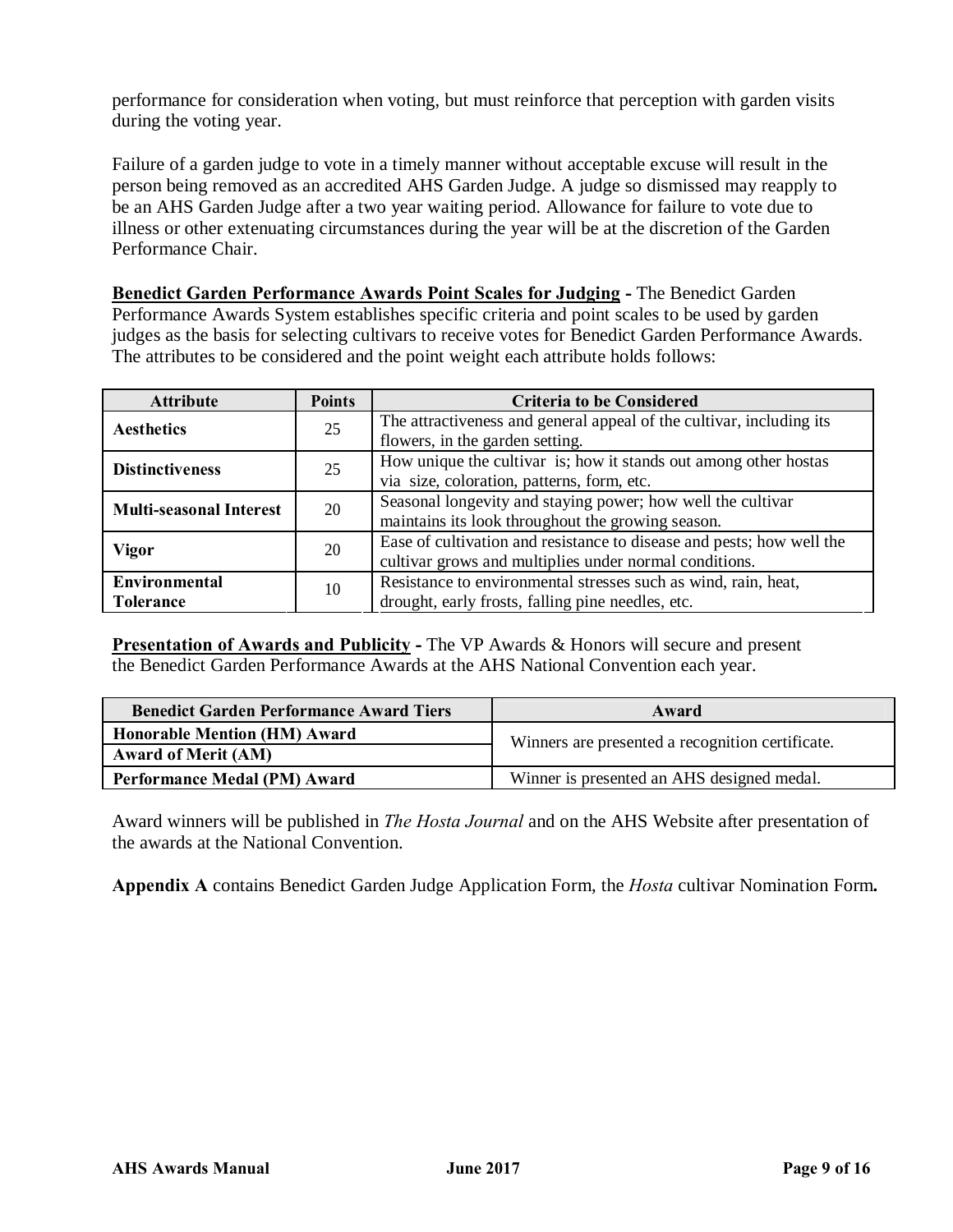## **V. NATIONAL CONVENTION HOSTA SHOW AWARDS**

These awards are presented by the AHS to specified winners in the National Convention Hosta Show. These awards are in addition to any awards that may be provided by the National Convention host society as specified in the show schedule. Sponsors of these awards, other than the AHS, are not listed as they may change from time to time. Sponsors will be recognized during presentation of the awards at the National Convention by the VP Awards & Honors. Winners will also be acknowledged in *The Hosta Journal* and on the AHS Website. The following Hosta Show awards are presented.

| <b>AHS President's</b><br><b>Exhibitors Award</b>                                            | This award, established in 1978, is presented to the exhibitor of<br>the registered hosta or species selected as Best of Show in<br>Division I by the show judges. The award is sponsored by the<br>AHS and is an engraved acrylic plaque.                                                               |
|----------------------------------------------------------------------------------------------|----------------------------------------------------------------------------------------------------------------------------------------------------------------------------------------------------------------------------------------------------------------------------------------------------------|
| <b>AHS Sweepstakes</b><br>Award                                                              | This award, established in 2006, is presented to the exhibitor who<br>receives the most blue ribbons in Division I. In case of a tie, red<br>ribbons and then yellow ribbons (if necessary) will be counted to<br>break the tie. The award is sponsored by the AHS and is an<br>engraved acrylic plaque. |
| <b>AHS Kevin Vaughn</b><br><b>Youth Achievement</b><br>Award *                               | This award, established in 2004, is presented to the youth<br>exhibitor of the entry judged as Best of Section in Division I,<br>Section XI (Youth Exhibits) by the show judges. The award is a<br>hosta seedling or cultivar with hybridizing value.                                                    |
| <b>AHS Best Seedling or</b><br>Sport Award *                                                 | This award, established in 1992 (was formerly the Pauline Banyai<br>Award), is presented to the exhibitor of the entry selected as Best<br>Seedling or Sport (Division I) by the show judges.                                                                                                            |
| <b>AHS Best Container</b><br><b>Grown Hosta Award *</b>                                      | This award, established in 2006, is presented to the exhibitor of<br>the entry selected as the Best Container Grown Hosta in Division<br>2 by the show judges.                                                                                                                                           |
| <b>AHS Best Trough /</b><br><b>Container Garden</b><br><b>Arranged for Effect</b><br>Award * | This award, established in 2006, is presented to the exhibitor of<br>the entry selected as the Best Trough/Container Garden Arranged<br>for Effect in Division III by the show judges.                                                                                                                   |
| <b>AHS Best Educational</b><br>Display Award *                                               | This award, established in 2006, is presented to the exhibitor of<br>the entry selected as the Best Educational Display in Division IV<br>by the show judges.                                                                                                                                            |
| <b>AHS Artistic Design</b><br>Award *                                                        | This award, established in 1980, is presented to the exhibitor of<br>the entry selected as the Best Artistic Design in Division VI by<br>the accredited flower show judges.                                                                                                                              |

\* These awards can be sponsored by local Hosta Societies or other AHS members. Sponsorship is acknowledged at the AHS National Convention at award delivery. Occasionally no ward is presented if a category is no part of the show or there is no blue ribbon winner.

*NOTE*: The official details on process and procedure are defined in the AHS Manual Hosta Show section.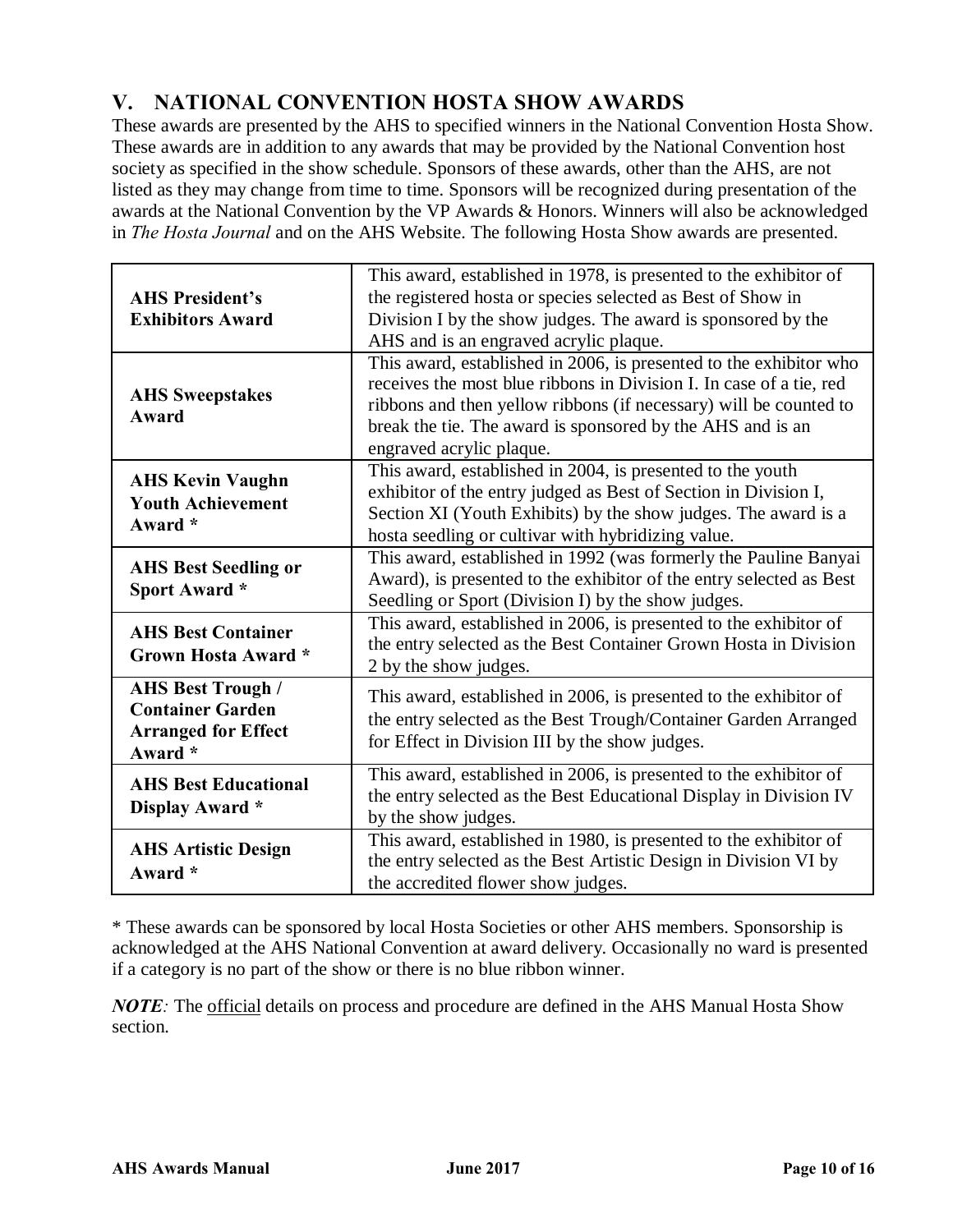## **VI. CONTRIBUTION AWARDS**

#### A. **SHIRLEY & VAN WADE CONVENTION AUCTION CONTRIBUTOR AWARD -** This award,

established in 1986, recognizes the largest contributor to the auction at the AHS National Convention, based on the total amount obtained for the contributor of donated items. The recipient receives an acrylic trophy. The sponsor of this award is the AHS.

At the conclusion of the National Convention auction, the Auction Chair will provide the name of the individual with the highest total value of donated material to the VP Awards & Honors who presents the award to the recipient at the National Convention. The recipient is acknowledged in *The Hosta Journal* and on the AHS Website.

B. **AHS ON-LINE AUCTION DONATION AWARDS -** These awards, established in 2003, are sponsored by the AHS and recognize the contributors to the AHS on-line auction in four categories:

- Outstanding Auction Contributor
- Top Choice Donation
- Meritorious Donation
- Donation of Distinction

At the conclusion of the on-line auction, and no later than April 15th, the Auction Chair will provide the name of the individuals to receive an award and any other information specified per category to the VP Awards & Honors.

| <b>Outstanding Auction</b><br>Contributor                                                                    | To the donor contributing the largest revenue<br>generating total. Note: Only donor name provided for<br>this award the preparation. | One annually per<br>year.                |
|--------------------------------------------------------------------------------------------------------------|--------------------------------------------------------------------------------------------------------------------------------------|------------------------------------------|
| Individual hosta with the highest bid at each AHS<br><b>Top Choice Donation</b><br>auction shall be honored. |                                                                                                                                      | One annually per<br>year.                |
| <b>Meritorious Donation</b>                                                                                  | Individual hostas with bids equal to or greater than<br>\$1000 shall be honored.                                                     | Given when dollar<br>amount is achieved. |
| <b>Donation of Distinction</b>                                                                               | Individual hostas with bids of \$500 or more but not<br>reaching \$1,000 shall be honored.                                           | More than one each<br>year is possible.  |

Each winner receives a certificate of gratitude and an acrylic plaque (or of similar material) that reflects the Donor Name, Hosta by Name or hybrid identification, the high bid and the auction year.

The VP Awards & Honors presents the award to the recipients at the National Convention. The recipients are acknowledged in *The Hosta* Journal and on the AHS Website.

### VII. **ACTIVITY AWARDS**

A. **AHS PHOTOGRAPHY CONTEST AWARDS -** These awards were established in 2006 and are sponsored by the AHS and The Hosta Journal to encourage members to photograph hostas, hosta gardens, and hosta people AND to share these photographs with The Hosta Journal. All entries received become part of The Hosta Journal photographic archives and may be used at the discretion of the Editor of The Hosta Journal in any future Journal issue.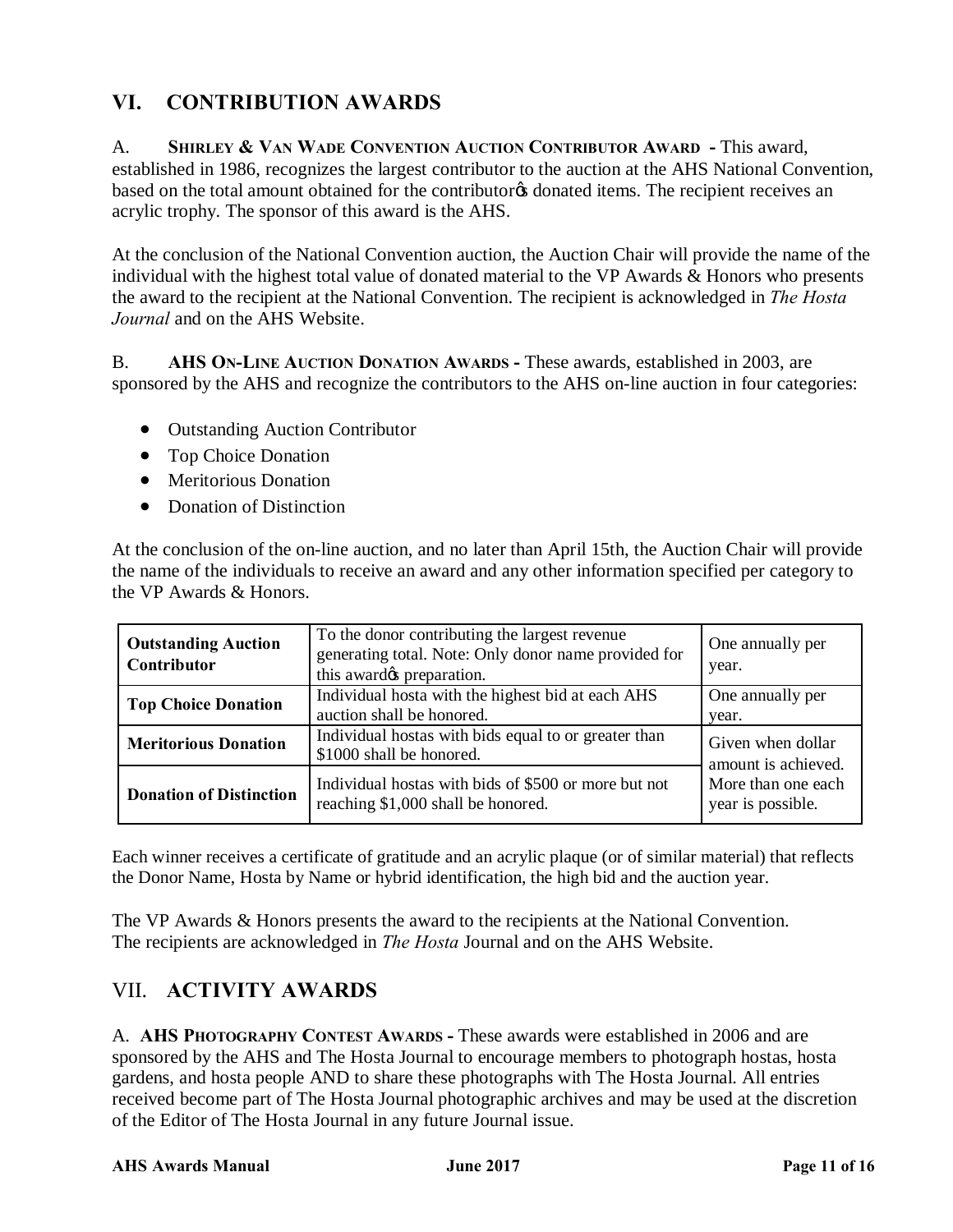The Photography Contest award categories are:

- **Category 1**  $\acute{o}$  Best Hosta Close-up
- Category 2 ó Best Picture of an Entire Mature Hosta Clump
- **Category 3**  $\acute{o}$  Best Landscape Picture Showing Multiple Clumps
- **Category 4** 6 Best Landscape Picture Involving Hosta
- **Category 5**  $\acute{o}$  Artistic Impression

**Photography Contest Process and Procedures** - Winners of the Photography Contest awards are selected by a special award committee comprised of the Photo Editor of *The Hosta Journal* who chairs the committee and two other members appointed by the Photo Editor. The appointed members must have a background in photography.

Each year, a request for entries for the Photography Contest will be advertised in *The Hosta Journal*. The Photo Editor will specify the closing dates for entries to be received (usually October 1), and the maximum number of entries that will be accepted from each individual per category.

Digital photographs must be submitted as specified by the Photo Editor. Entries should be sent to the Photo Editor. Entries will not be returned and become the property of *The Hosta Journal*.

Entries should be labeled with the entrantom anne, address, and telephone number. On each entry, the entrant should also specify the category in which it is to be entered, the subject of the entry, the location of the entry, and any additional information available such as the camera and lens used, film speed, time of day, etc., to be used in captioning of the photo should it be selected as a winner. All entries submitted in the two previous years prior to the award year remain eligible, whether published in *The Hosta Journal* or not.

The Photo Editor will assemble all eligible entries and provide them to the other members of the committee. The committee will select the winner(s) in each category and the Photo Editor will notify the winners. The Photo Editor will also provide the VP Awards & Honors and the AHS Website Coordinator with the names of the winners and a digital copy of each of the winning pictures. This is to be completed by **May 1.**

The winners will have their winning entries displayed at the National Convention and each entrant will receive a certificate award. The winning entries will also be published in *The Hosta Journal* and on the AHS Website after publication in *The Hosta Journal*.

B. **AHS BEST NEW JOURNAL AUTHOR AWARD -** This award was established in 2006 and is awarded to a new author of the best original article printed in *The Hosta Journal* or the On-line Journal as selected by the judging committee. It is in recognition of the importance to share information of interest to AHS membership. Published articles within the last three years will be considered. The award is a certificate presented at the National Convention. The recipient is also acknowledged in *The Hosta Journal,* in the AHS On-line Journal and on the AHS website. (Note: This award may not be issued every year as  $\delta$ new/first time $\ddot{o}$  author is part of the criteria.)

**Award Process and Procedure -** The winner of this award is selected by a committee comprised of the AHS Journal Editor, and/or On-line Journal Editor and two other members selected by mutual agreement of the Editors. The other members should have journal writing experience. Either Editor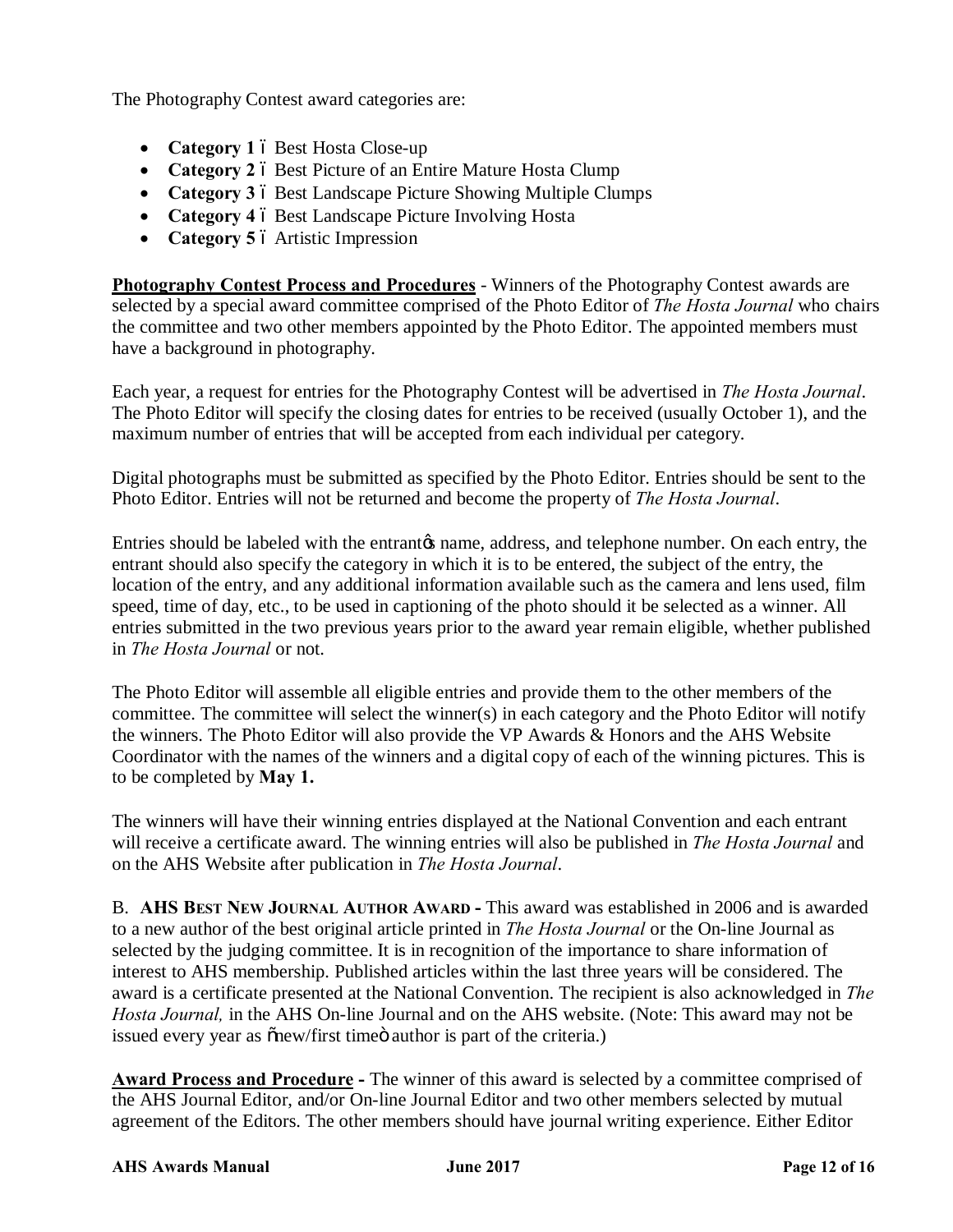may serve as Committee Chair.

All first time authors published in *The Hosta Journal* or On-line Journal within the last three years will be considered. For example if selecting a winner for presentation at the 2016 AHS Convention, new authors published in 2013, 2014 and 2015 publications would be considered.

The Committee Chair coordinates review of applicable articles with the other committee members. The committee selects the winners. The Committee Chair notifies the VP Awards & Honors of the winner by May 1. He/she also secures a digital picture of the winning author. The picture and a copy of the article are provided to the VP Awards & Honors. The winning author is recognized and presented with a certificate award at the AHS National Convention. The winner will be acknowledged in *The Hosta Journal,* in the AHS On-line Journal and on the AHS website.

- C. **LOCAL SOCIETY NEWSLETTER AWARDS –** These awards were established in 2006.
	- · **Best Local Society Newsletter and Editor Award -** This award is given to the local editor and society of the best newsletter (individual copy) as selected by the judging committee from newsletters entered by local societies. The award is a certificate presented at the National Convention. The recipient is also acknowledged in *The Hosta Journal* and on the AHS website.
	- · **Best Local Society Newsletter Author Award -** This award is award is given to the author of the best original article printed in a local society newsletter as selected by the judging committee from articles entered by local societies. The award is a certificate presented at the National Convention. The recipient is also acknowledged in The Hosta Journal and on the AHS website.

**Newsletter and Editor Award and Newsletter Author Award Process and Procedures -** The winners of these awards are selected by a committee comprised of the AHS Newsletter Coordinator and two other members selected by the coordinator. The other members should have newsletter writing experience. The AHS Newsletter Coordinator serves as chair.

In order to enter, local societies must participate in the National Newsletter Exchange. All newsletters produced in the last calendar year and all original articles contained in these newsletters are eligible. Only one newsletter and one article may be entered per local society each year. Articles submitted may be from the newsletter submitted or may be from different newsletters. A request for entries will be published annually by the Newsletter Coordinator on or before February 1.Entries should be sent to the Newsletter Coordinator by March 1 and must have clear identification of the local society and editor and/or article and author.

The Newsletter Coordinator provides copies of all entries for both awards to the other committee members. The committee selects the winners. The Newsletter Coordinator notifies the VP Awards & Honors of the winners by May 1. He/she also secures a digital picture of the winning newsletter editor and the winning author, and provides them and copies of the winning entries to the VP Awards & Honors, *The Hosta Journal* Editor and the AHS Website Coordinator.

The winning entries are displayed at the National Convention and the local society, editor, and author will be presented certificate awards at the convention. The winners will be acknowledged in *The Hosta Journal* and on the AHS website.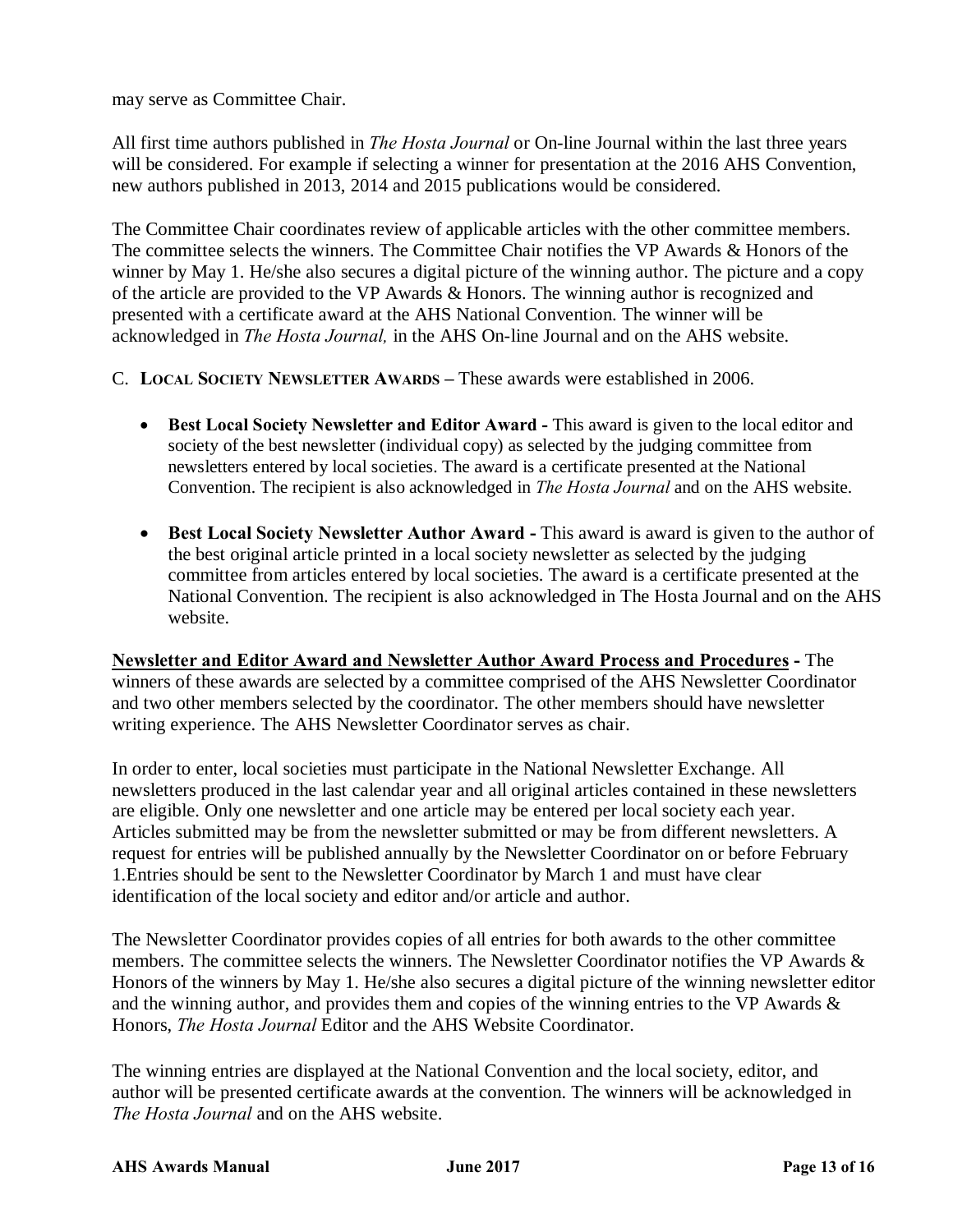## **VIII. SERVICE RECOGNITION AWARDS**

A. **PRESIDENTIAL CITATION AWARDS – NATIONAL LEVEL -** These awards are made at the choice and discretion of the reining President of The AHS. There are two categories of awards, National Level and Local Level.

Recipients of these awards are selected by the President to reward outstanding service to the AHS on the national level. The AHS President submits his/her selection (if any) to the VP Awards & Honors by March 1 along with the supporting documentation for the award. The award is a certificate presented by the President at the National Convention. The recipient is also recognized in *The Hosta Journal* and on the AHS Website*.* The awards fall into three categories as follows:

- 1) **Lifetime Service Award** (for a long time dedicated worker on the national level)
- 2) **Special Project Award** (for work on a special assignment for the AHS)
- 3) **Hosta Enrichment Award** (for efforts to bring hosta acclaim)

#### **B. PRESIDENTIAL CITATION AWARDS - LOCAL LEVEL "***Certificate of Appreciation***" -**

Recipients of these awards are nominated by the local society leadership (e.g. President, Board designate) to recognize outstanding service at the local level. Two nominations per year can be submitted in writing to the VP Awards & Honors by March 1. The local Hosta Society solely determines if the award is to be made. The award is a certificate prepared by the VP Awards & Honors and sent to the local Hosta Society contact for presentation to their selected member(s). The recipient is also recognized on the AHS Website Wall of Honor. Recipient is name and nominating local Hosta Society are typically posted in January of the following year to allow the local society time to distribute the certificate.

C. **AHS EXECUTIVE COMMITTEE AWARDS -** The AHS elected AHS office holders (except the president), *The Hosta Journal* Editor, the Registrar, and individuals appointed to fill a term of a vacated position longer than one year are eligible for these awards. The purpose of these awards is to recognize the tremendous unselfish effort and unlimited amounts of time and service these volunteers give to AHS.



Recipients are recognized after their first two-years of service provided to the AHS. The award is an AHS designed pin presented by the President at the National Convention. The recipients are also recognized in *The Hosta Journal* and on the AHS Website*.*

Each year, the Secretary of the AHS compiles a list of qualifying recipients and provides the names to the AHS President and VP Awards & Honors by May 1.

D. **AHS PRESIDENTIAL PLAQUE -** This award is given to the President upon retirement in recognition of service to the AHS. The reward is a plaque commemorating the President ime of service. The plaque is secured by the VP Awards & Honors and is presented by the incoming President.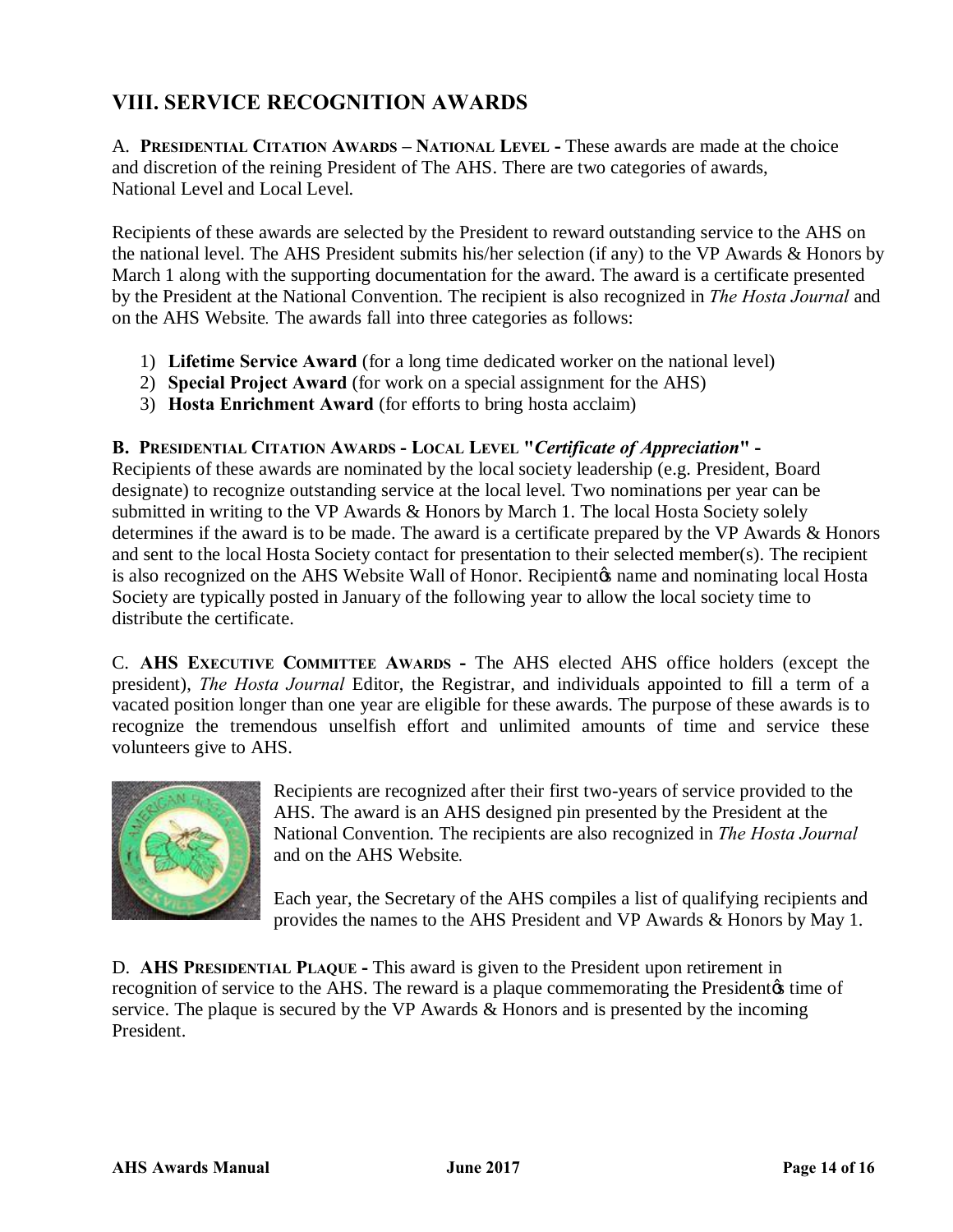## **APPENDIX A - BENEDICT GARDEN PERFORMANCE AWARDS PLAN /**

## **FORMS**

## AMERICAN HOSTA SOCIETY **GARDEN JUDGE APPLICATION FORM**

Prior to applying to become an AHS Garden Judge, the applicant should obtain a copy of the AHS Handbook and become familiar with the required qualifications.

#### **Please provide the required information requested below.**

| To become an AHS Garden Judge, a candidate must:                                                                    | <b>Indicate the Affirmative</b>      |  |  |
|---------------------------------------------------------------------------------------------------------------------|--------------------------------------|--|--|
| 1) Be a member of AHS in good standing for at least 3<br>consecutive calendar years and maintain active membership. | Requirement 1 met? ____Yes _____ No  |  |  |
| 2) Possess the current edition of the AHS Handbook.                                                                 | Requirement 2 met? ____Yes _____ No  |  |  |
| 3) Have an extensive demonstrated knowledge of hostas and<br>individual hosta cultivars                             | Requirement 3 met? ____Yes _____ No  |  |  |
| 4) Have the desire and ability to visit a representative cross-<br>section of gardens in his/her Region             | Requirement 4 met? _____Yes _____ No |  |  |

Number of Cultivars grown in own garden

Approximate number of Cultivars added to garden during last five years

List gardens visited in your own Region and at AHS National Conventions during the previous two years. Limit list to a maximum of 15 gardens.

| Year | <b>Garden/Location</b> | Year | <b>Garden/Location</b> |
|------|------------------------|------|------------------------|
|      |                        |      |                        |
|      |                        |      |                        |
|      |                        |      |                        |
|      |                        |      |                        |
|      |                        |      |                        |
|      |                        |      |                        |

**Send application to AHS Garden Performance Chair for processing and approval.**

| Name:           |        |  |
|-----------------|--------|--|
|                 |        |  |
| <b>Address:</b> |        |  |
|                 |        |  |
| Telephone #:    | Email: |  |
| Signature:      | Date:  |  |